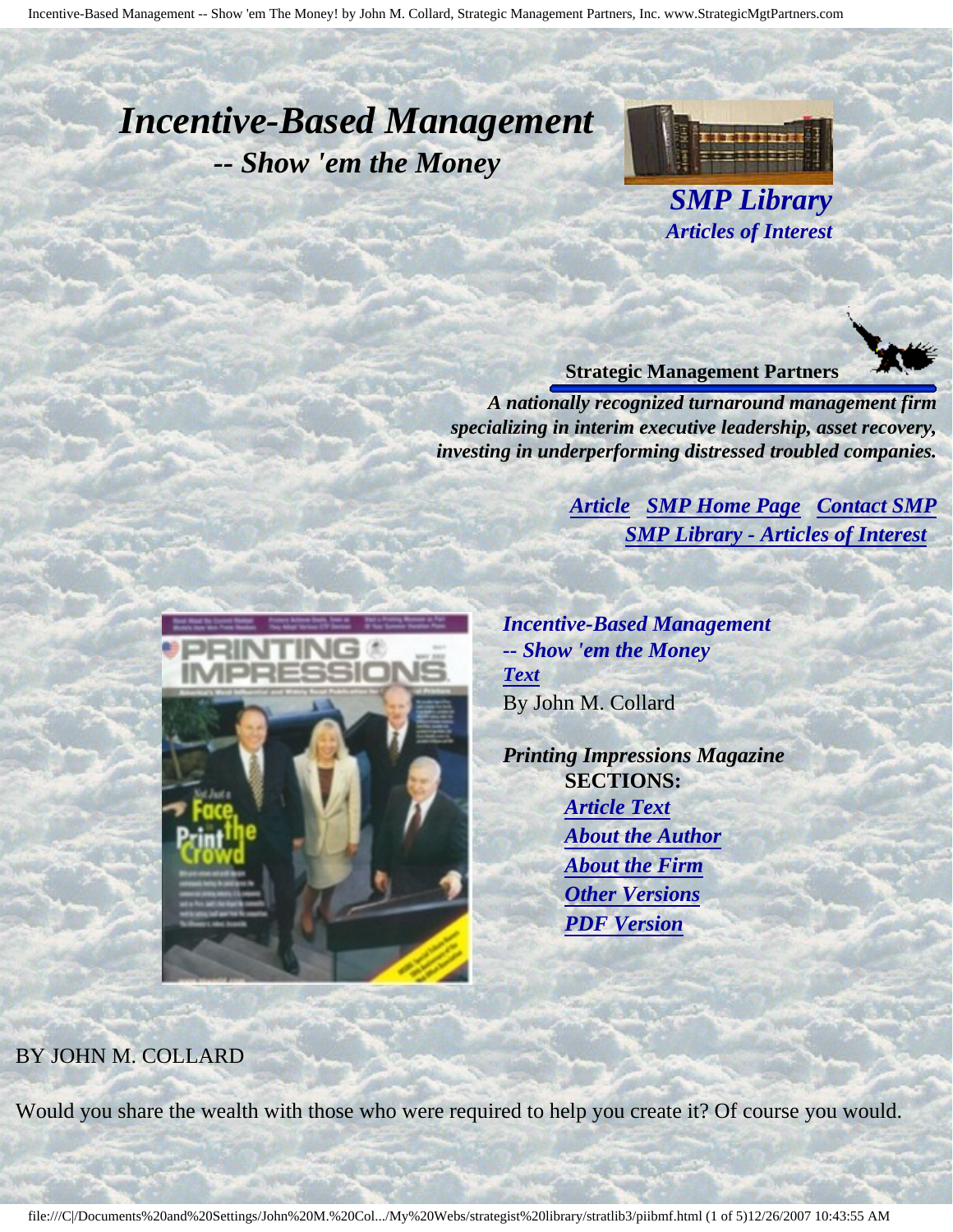Printing company owners willing to invest in realistic incentives that reward achievements accomplished by managers and employees reap the proceeds. The key to success is to: 1.) set realistic goals and timeframes; 2.) hold managers accountable for performance; 3.) communicate measurement and reward methodology--then step back and let them perform. Always be sure to reward positive results when goals are achieved, but never give a reward when goals have not been accomplished. If goals are met, the cash will be there to pay bonuses.

First, set the directive and goals. Then set the incentive structure to achieve them. The goal-setting process clarifies direction and eliminates confusion, unclear motives and misguided efforts. When you use independent resources to guide the process, they often add credibility and subjectivity.

When workers can see dollar signs and that goals are clearly stated, their mindset changes and they become more creative. Include as many employees as possible as part of an incentive-based structure. Incentive Compensation (IC) should reward performance and teamwork, which produces results.

The ultimate goal of the motivational plan is to improve the equity value of the company. Share profits in proportion to the risks being taken. Owners accept risk when entrusting operations to the capability, judgment and decision-making of the people who work for them.

When an employee's income is based purely on performance, as it is in sales, the risk-to-reward scenario is much greater than for a salaried employee. An individual working under an agreement or union contract governing work behavior and performance, by comparison, will receive less of a bonus for achieving his or her goals. If they want the rewards, they should share the risk.

Develop an incentive pool based on the amount of Gross Margin (G/Mgn) and distribute bonuses to the team based on a weighted average. When the company does well, G/Mgn improves, thereby increasing the size of the bonus pool, and IC is greater. Tie the incentive at budget to a percent of salary to help the weighing average calculation. Managers will have to control several components to achieve results without losing sight of the end goal.

Pay management incentive compensation based 50 percent upon which the employee is directly responsible, 30 percent on how their performance impacts other key departments (i.e.. how sales can improve production throughput) and 20 percent on their ability to improve equity value or other elements within their control. The intent is to measure performance and, as importantly, cooperation between departments and personnel.

Structure a bonus payment scale in accordance with 'Worst', 'Likely', or 'Best' scenarios. In 'Worst' case, few bonuses should be paid because goals were not met. In 'Likely' case, pay 40 percent to 60 percent of the full bonus rate. In 'Best' case, pay maximum bonus rates. The scale is clearly weighted toward higher bonus for greater performance.

Distributions should be on a year-to-date (YTD) calculation, paid quarterly. So the company doesn't take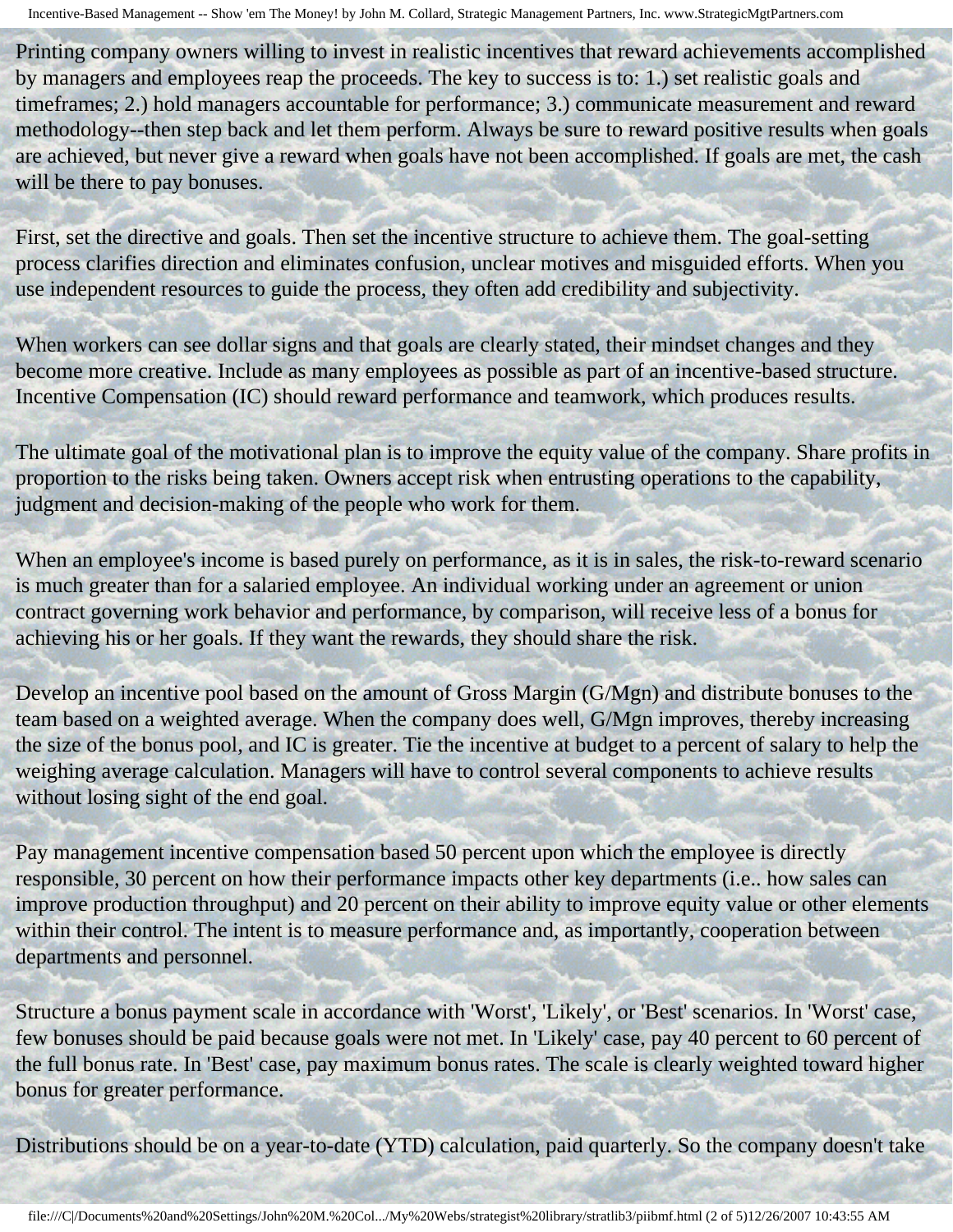all of the risk, pay two-thirds of the YTD bonus at the end of the first quarter, 75 percent at the end of the second, 85 percent at the end of the third and the remainder at the end of the year. This reserve within the company will avoid early payout for exceptional results, without sufficient catchup period if these results don't continue.

Employees can share in the rewards as they occur rather than waiting until year end--an added incentive.

Direct your general manager to guide the value of the company in terms that an investor or potential purchaser would use to measure the printing operation. The real entity value is based on market value of assets, their ability to produce economic value, the ability of the management team to produce cash and profits on a recurring basis, and on the ability of the company to produce quality products and maintain customers on a consistent basis.

The general manager will drive volume and throughput well beyond breakeven levels, and will support their managers to achieve results. If all managers make their goals, the GM will make his/her goals because the equity value will increase.

Emphasize interdepartmental coordination. Sales can support production by seeking jobs that fit the plant with flexible delivery schedules, if needed. Production can support sales by over-recovering rates and delivering quality products on time and under budget. Pricing/estimating can support the whole process by improving the win ratio of jobs bid, and by leveling the load to stabilize throughput, thus driving volume. If workflow through the plant is level, then overhead as a percentage of sales is reduced, producing greater profits or more competitive rates.

Put salespeople on a tiered commission structure to reward them for new customers and value-added sales. Reward a higher commission percentage for jobs from customers added in their first year with the company, and on a declining scale thereafter. Put customer service on an incentive override above salary to drive revenue growth and retention from existing customers.

The best measure of plant throughput is hours worked vs. hours billed, those on all the time cards compared to invoiced to customers. The closer this ratio is to a 1:1 relationship--the better the productivity, the throughput and the profitability. When they go over on one job, they will be incentivized to go under on another to balance the overall ratio for the period.

The whole concept of 1:1 accountability will bring out issues regarding accuracy of estimating standards, justifying department costs, scheduling inequities, flexibility and the need for volume. It will rebalance the rates and force flex scheduling to meet throughput demands.

Murphy created his laws for a reason; things do go wrong. When there is flexibility in delivery time, and you avoid 'just-in-time' pre-paration, you drive profitability. The ability to slot another job into production while problems are resolved will maximize yield and eliminate standing around a idle printing press.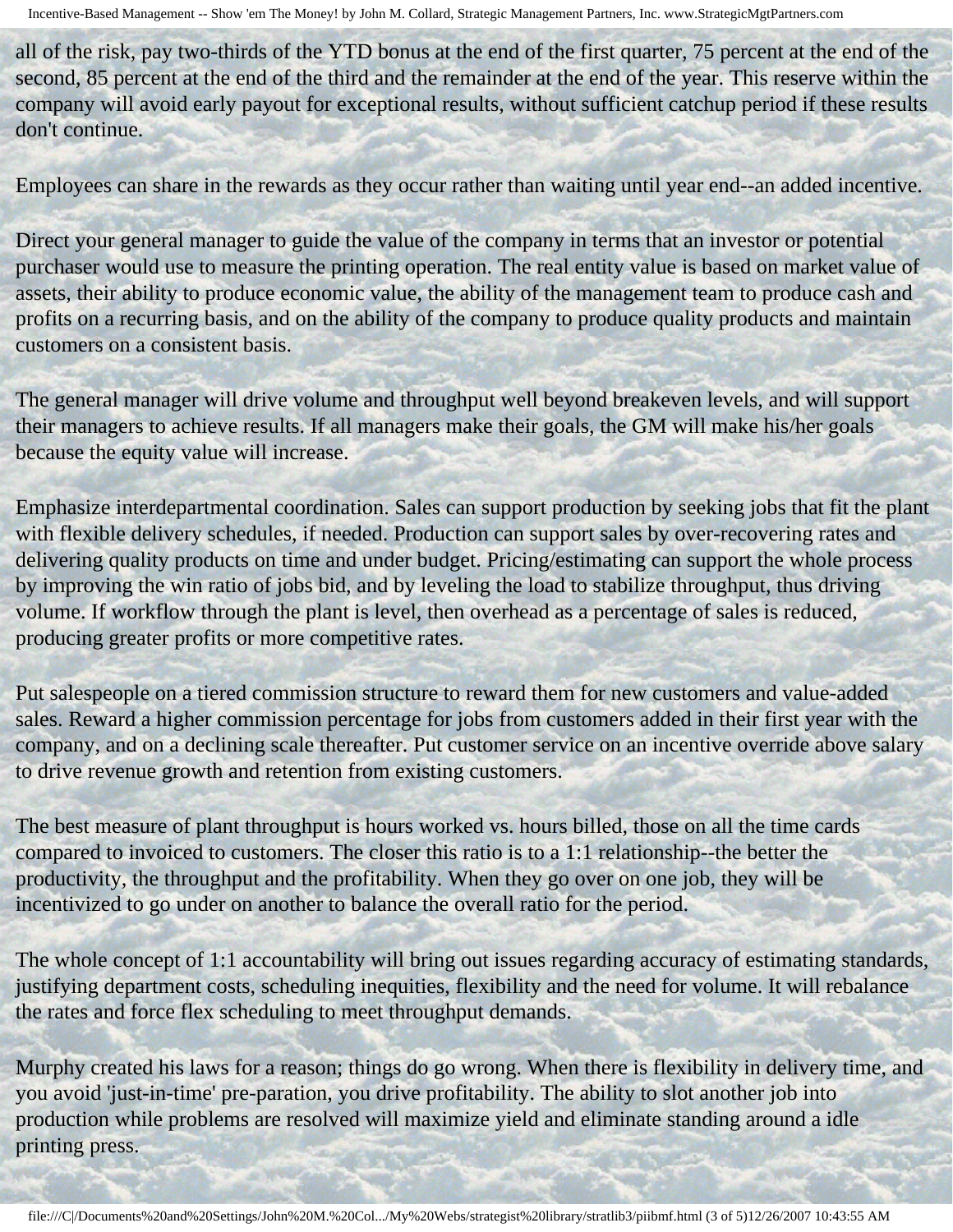Incentive-Based Management -- Show 'em The Money! by John M. Collard, Strategic Management Partners, Inc. www.StrategicMgtPartners.com

Incentive-based management is a catalyst toward improving direction and value creation.

## <span id="page-3-0"></span>**About the Author**

*John M. Collard, a Certified Turnaround Professional, is chairman of Annapolis, MD-based Strategic Management Partners. He can be reached at (410) 263-9100.*

*[Sections](#page-0-2) [Index](#page-0-3) [Contact](#page-4-0)*

## <span id="page-3-1"></span>**About the Firm**

**Strategic Management Partners** has substantial experience advising corporations and individuals on the strategic and mechanical issues of corporate development and governance, operating management and turnarounds for asset recovery. Our principal has over 30 years experience in P/L Management, Strategic Planning and Repositioning, M&A for Strategic Advantage, Finance, Investing, Raising Funds, Sales/Business Development, Building Selling and Marketing Teams, and Operational Auditing = In Public  $&$  Private companies  $=$  In healthy and crisis situations.

We work with and support the equity capital community to provide assessment studies to determine the situation, planning and strategy development to direct the company, crisis management to oversee that assets are not squandered away, workout teams that recover assets, and board level oversight to keep the client headed in the right direction.

We seek strategic alliances with private equity funds.

*[Sections](#page-0-2) [Index](#page-0-3) [Contact](#page-4-0)*

### <span id="page-3-2"></span>**Other Versions**

### *[Printing Impressions Archives](http://www.piworld.com/doc/279675118678296.bsp)*

*This article is being reprinted and presented with permission. This link to Archives is provided as a courtesy, but may expire without notice if the article is deleted from the Archives by the magazine's publisher.*

*[Sections](#page-0-2) [Index](#page-0-3)*

We welcome constructive inquires. More information is available if required.

There is more to Strategic Management Partner's *[Return to Home Page](http://members.aol.com/strategist/home.html#TOP)*